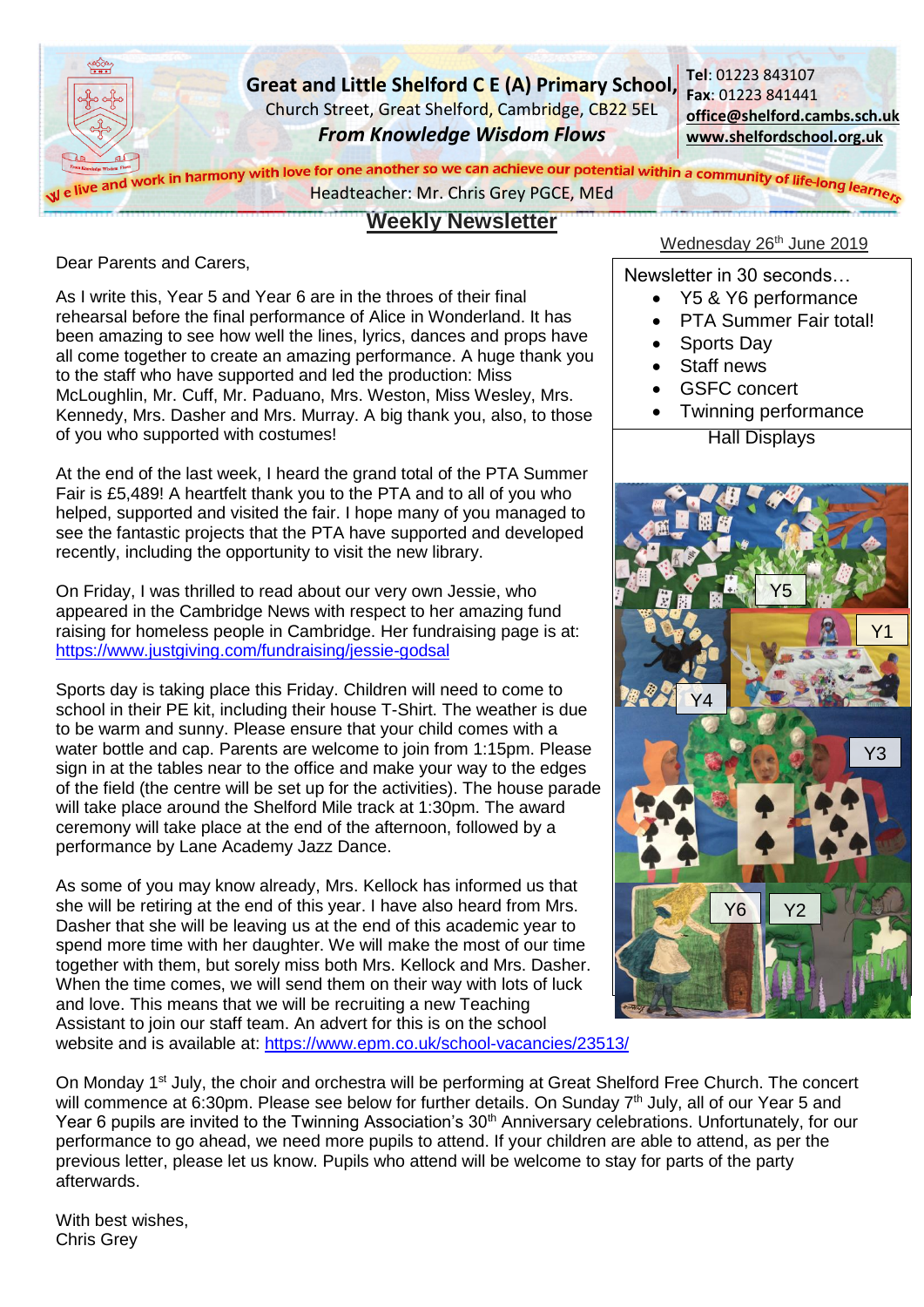# **Photo orders**

Please can we remind you that if you wish to buy a copy of this year's class or club photos you will need to return your order form to the office by Friday 28<sup>th</sup> June

# **Change to menu – Sports day (Friday 28th June)**

Hot dogs & chips or Quorn Hot dogs & chips or Jacket potato

# **Concert at GSFC Monday 1 st July**

The concert will be held at Great Shelford Free Church, which has several entrances. These are the logistical arrangements for the evening:

- At 5:45pm, members of the orchestra arrive at the side entrance on Ashen Green, where they will be met.
- At 6:00pm, members of the choir (who aren't in orchestra) arrive at the side entrance on Ashen Green, where they will be met.
- Audience members then go a little further down Ashen Green to the rear entrance, by the bike sheds. This leads into the hall where the PTA will be serving wine and soft drinks. Please stay in the hall with your drinks.
- At approximately 6.25, you will be directed round to the front door on the High Street from where you can make your way into the church, which has ample room on the balcony in addition to downstairs seating. Audience members will not be able to enter the church before this time, as the children will still be rehearsing.

The church is accessible to those with limited mobility, including wheelchair users, and there is a disabled toilet. Please let the school office know if you have any special requirements and arrangements will be made.

### **School access – gates**

For safeguarding reasons, if you need to buzz through to the office to gain access to school during the school day, please can we remind you not to hold the gate to let others through. Using the buzzer allows us to know exactly who is on the school premises at any given time and their purpose for being there, so allowing other people access may mean that we are not aware that they are on site.

# **Bug busting**

Unfortunately, we have had reports of head lice in school. Please can you ensure that you check your child's hair as soon as possible, and take action as necessary. Thank you.

### **May Bank Holiday 2020**

As you may have seen, the May Bank Holiday has been moved from Monday 4<sup>th</sup> May to Friday 8<sup>th</sup> May due to the VE Day celebrations.

### **Site Safety**

Please can we remind parents that children should not be in the playground unsupervised after school and should not be on the play equipment. Please also remember that when pupils are dismissed, they should not re-enter the school site. There have been several occasions where pupils have been entering school after clubs to retrieve items. For security, safety and safeguarding, pupils should not re-enter classes. Any forgotten belongings should be collected the following day.

### **Moving up day**

This year moving up day will be on Wednesday 3<sup>rd</sup> July, where children will spend time in their new classes for September. If your child is going to Sawston Village College, please note that you will need to transport them to and from the college.

Sawston Village College will be holding their induction evening for new parents and pupils to attend on Thursday  $4<sup>th</sup>$  July. Full information regarding this is in the information pack.